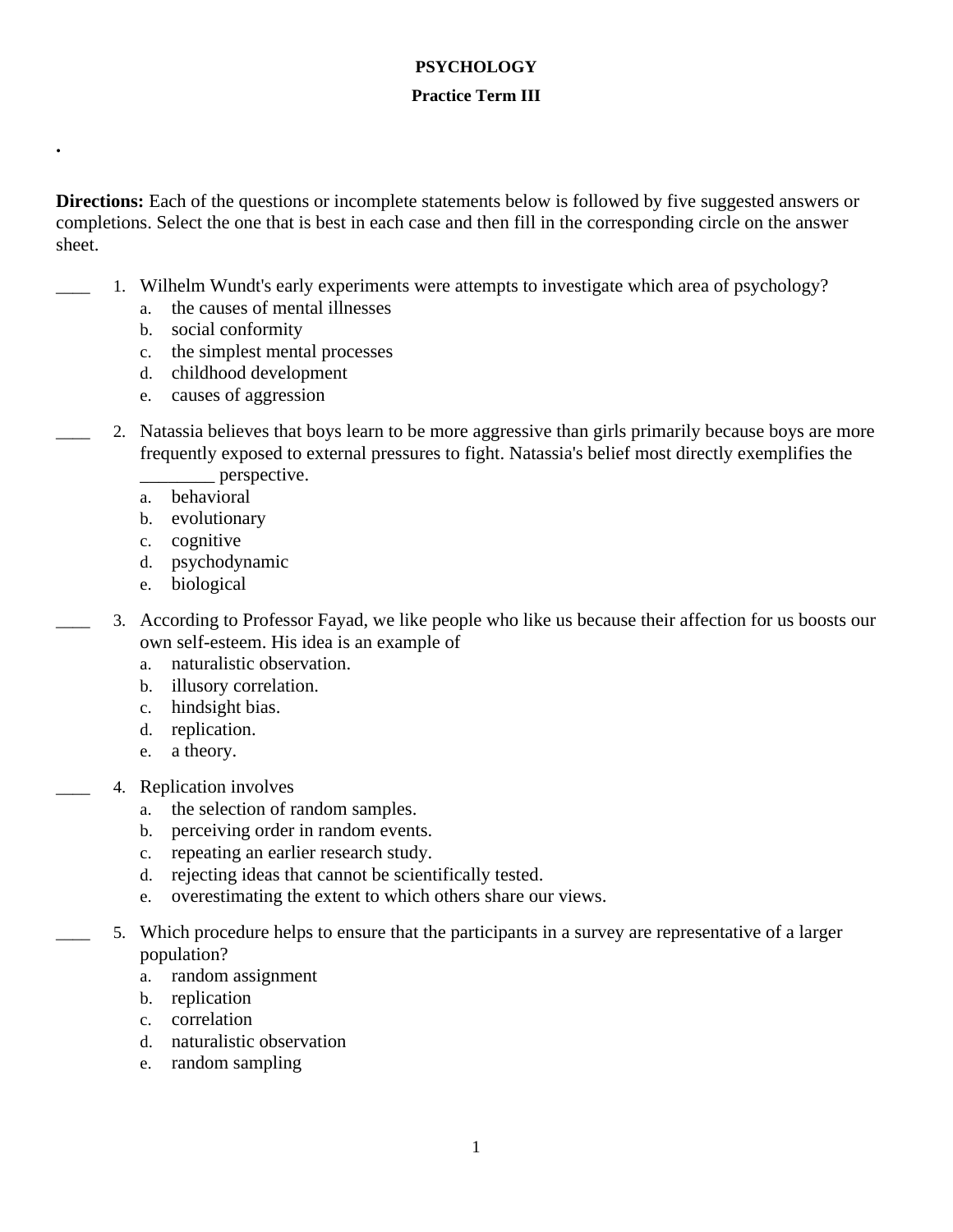- \_\_\_\_ 6. Which of the following correlations between self-esteem and body weight would enable you to most accurately predict body weight from knowledge of level of self-esteem?
	- a.  $+0.60$
	- b.  $+0.01$
	- c.  $-0.10$
	- d. –0.06
	- e. 0.00
- \_\_\_\_ 7. Mr. and Mrs. Berry have five children aged 2, 3, 7, 9, and 9. The median age of the Berry children is
	- a. 3.
	- b. 6.
	- c. 7.
	- d. 8.
	- e. 9.
- 8. Evelyn wants to know how consistent her bowling scores have been during the past season. Which of the following measures would be most relevant to this specific concern?
	- a. mean
	- b. median
	- c. scatterplot
	- d. standard deviation
	- e. correlation coefficient
	- \_\_\_\_ 9. The master gland of the endocrine system is the
		- a. thyroid gland.
		- b. adrenal gland.
		- c. pituitary gland.
		- d. pancreas.
		- e. hypothalamus.
- 10. The occipital lobes are to \_\_\_\_\_\_\_\_\_ as the temporal lobes are to \_\_\_\_\_\_\_\_.
	- a. hearing; sensing movement
	- b. seeing; sensing touch
	- c. sensing pleasure; sensing pain
	- d. seeing; hearing
	- e. speaking; hearing
	- 11. Direct stimulation of the motor cortex would be most likely to result in
		- a. feelings of anger.
		- b. acceleration of heartbeat.
		- c. a sensation of being touched on the arm.
		- d. movement of the mouth and lips.
		- e. intense pain.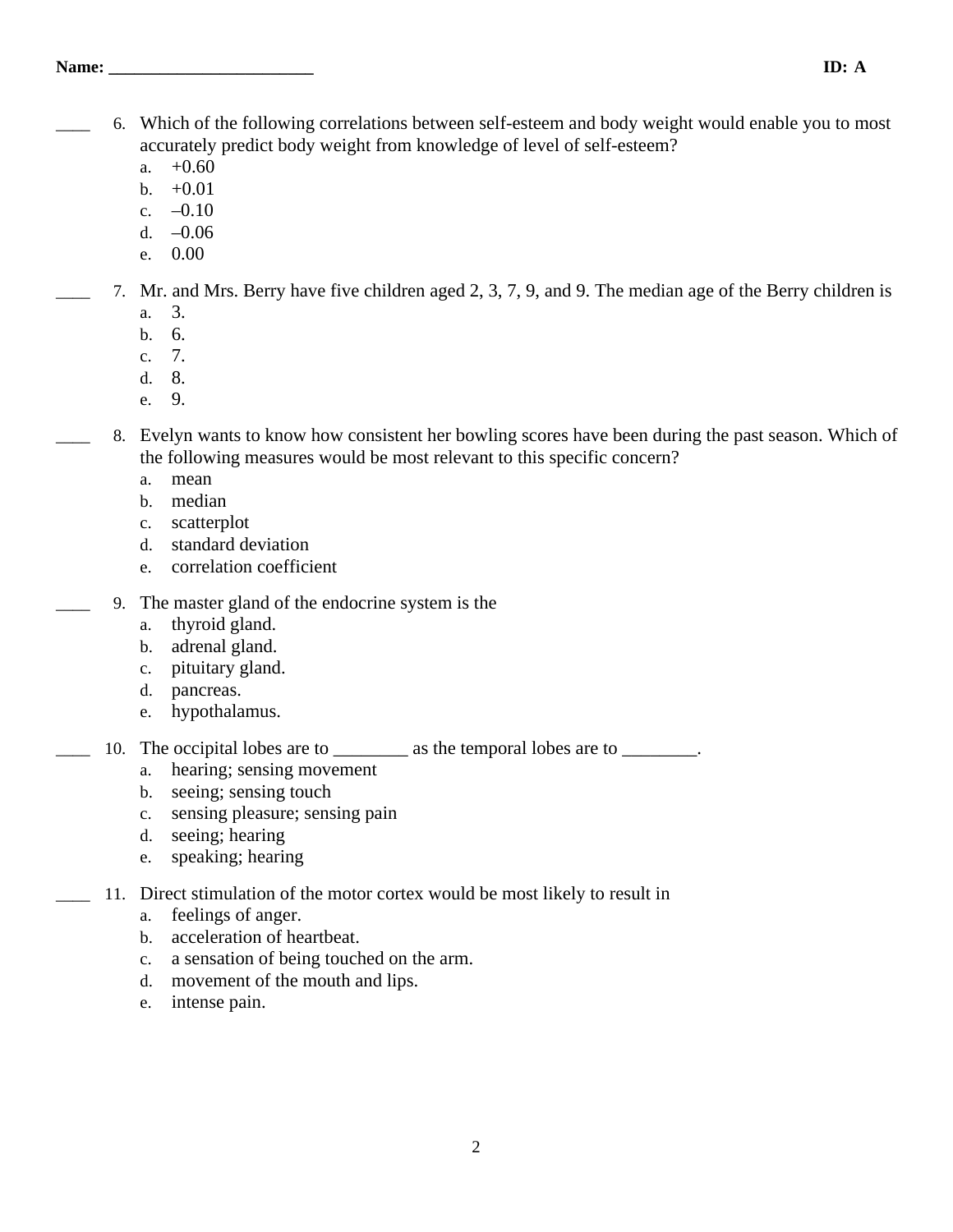- 12. The amplitude of electromagnetic waves determines the \_\_\_\_\_\_\_\_ of light.
	- a. absolute threshold
	- b. brightness
	- c. hue
	- d. difference threshold
	- e. wavelength
- \_\_\_\_ 13. Evidence that some cones are especially sensitive to red light, others to green light, and still others to blue light is most directly supportive of the \_\_\_\_\_\_\_\_\_\_ theory.
	- a. frequency
	- b. Young-Helmholtz
	- c. gate-control
	- d. opponent-process
	- e. signal detection
- 14. Ernest Hilgard suggested that participants felt little pain when their arms were lowered into ice baths because
	- a. being caught up in playing the role of a "good subject" they could ignore the pain.
	- b. the presence of a hypnotist they liked and trusted led them to adopt the "pain control" suggestions.
	- c. they expected that the ice baths would not cause pain.
	- d. hypnosis dissociates the pain sensation from the emotional suffering that people expect from pain.
	- e. most hypnotized people are consciously faking hypnosis.
- 15. The lack of the neurotransmitter orexin has been linked to which of the following?
	- a. sleep apnea
	- b. paradoxical sleep
	- c. insomnia
	- d. narcolepsy
	- e. sleepwalking
	- 16. François was dismayed to discover that some of his football teammates were using drugs to enhance their footwork and endurance on the playing field. Which of the following drugs were the players most likely using?
		- a. morphine derivatives
		- b. marijuana
		- c. amphetamines
		- d. barbiturates
		- e. heroin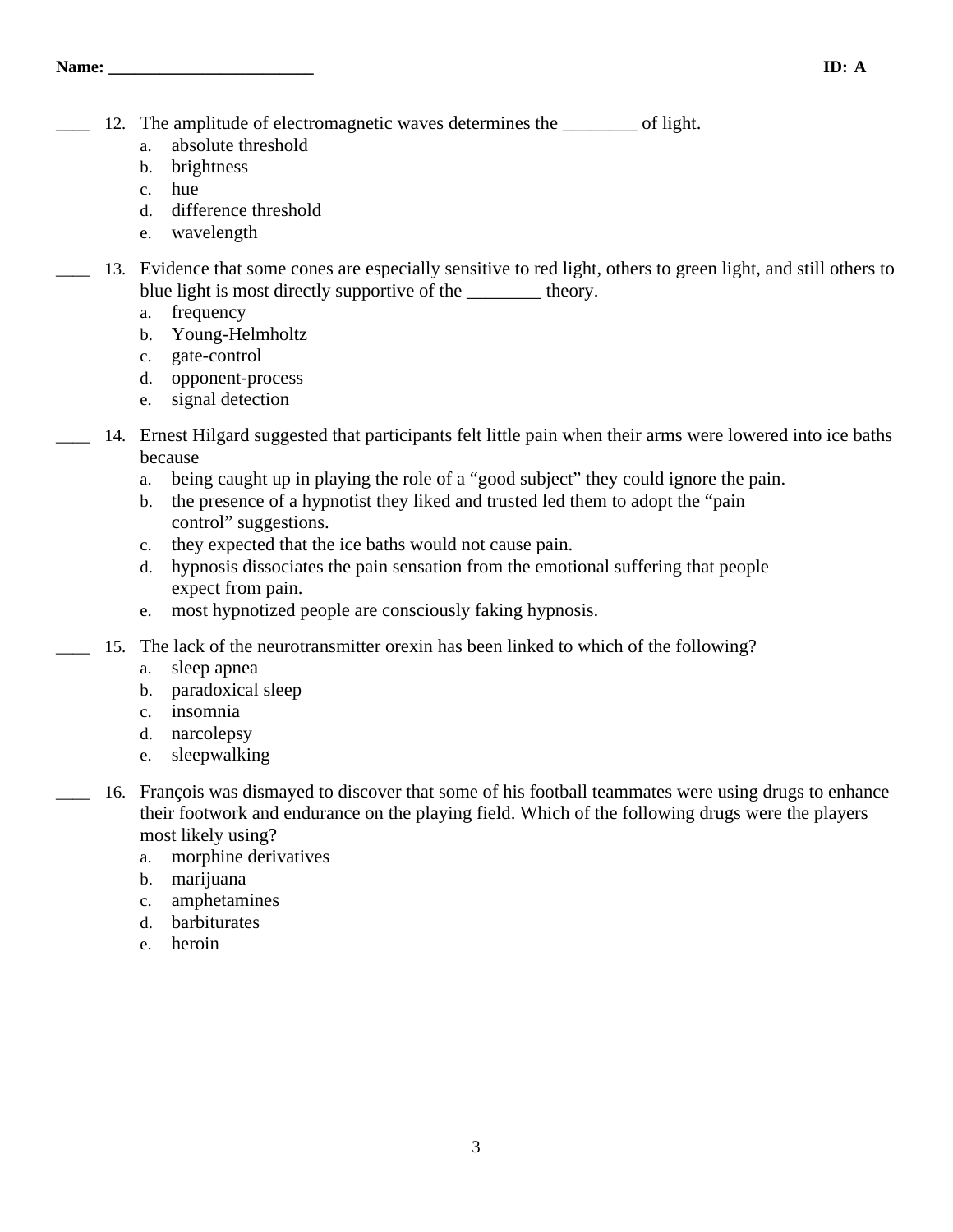## **Name: \_\_\_\_\_\_\_\_\_\_\_\_\_\_\_\_\_\_\_\_\_\_\_\_ ID: A**

- 17. Last year, Dr. Moritano cleaned Natacha's skin with rubbing alcohol prior to administering each of a series of painful rabies vaccination shots. Which of the following processes accounts for the fact that Natacha currently becomes fearful every time she smells rubbing alcohol?
	- a. negative reinforcement
	- b. classical conditioning
	- c. latent learning
	- d. operant conditioning
	- e. observational learning
- 18. A geometric figure is most likely to become sexually arousing if presented shortly
	- a. after an appropriate UR.
	- b. after an appropriate US.
	- c. before an appropriate UR.
	- d. before an appropriate US.
	- e. after an appropriate CS.
	- \_\_\_\_ 19. To modify your own behavior using operant conditioning principles, you should
		- a. monitor and record the actual frequency of the operant behavior you wish to promote.
		- b. formulate goals for behavior change that are a bit more ambitious than what you can actually accomplish.
		- c. carefully observe and imitate the specific behaviors practiced by others who have successfully achieved your goals.
		- d. systematically reinforce the operant behavior you wish to promote with delayed rather than immediate reinforcers.
		- e. associate the desired behavior with an unconditioned stimulus.
	- \_\_\_\_ 20. To recognize the active information processing that occurs in short-term memory, researchers have characterized it as  $\qquad \qquad$  memory.
		- a. iconic
		- b. working
		- c. flashbulb
		- d. implicit
		- e. repressed
- \_\_\_\_ 21. The tendency for distributed study to yield better long-term retention than massed study is known as
	- a. the serial position effect.
	- b. state-dependent memory.
	- c. the spacing effect.
	- d. long-term potentiation.
	- e. chunking.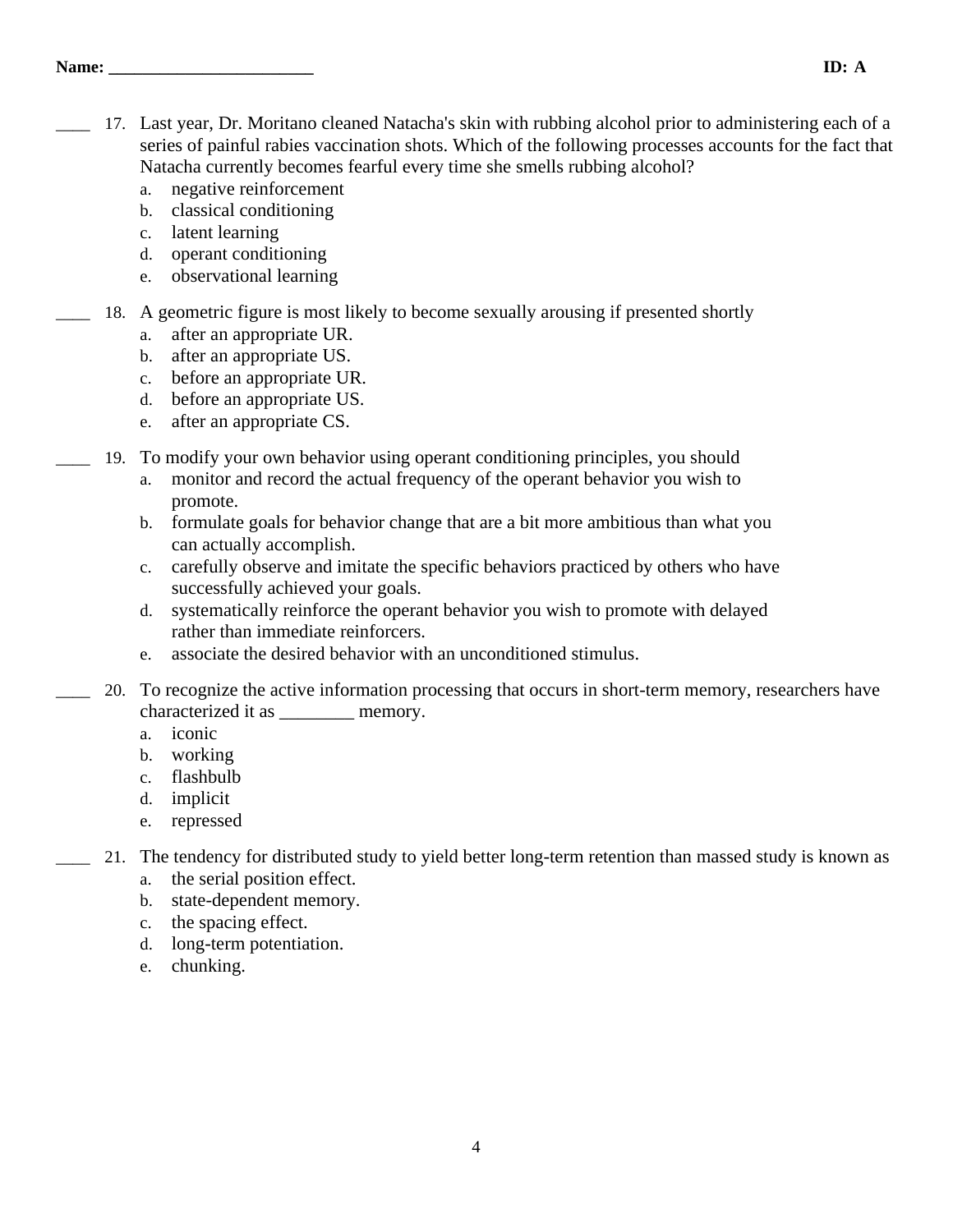- \_\_\_\_ 22. After having a stroke, Aaron has great difficulty recalling any of his subsequent life experiences. He is most likely suffering from
	- a. long-term potentiation.
	- b. repression.
	- c. mood-congruent memory.
	- d. amnesia.
	- e. implicit memory.
- 23. In considering the seven sins of memory, transience is to the sin of \_\_\_\_\_\_\_\_ as suggestibility is to the sin of \_\_\_\_\_\_\_\_.
	- a. distortion; intrusion
	- b. proactive interference; retroactive interference
	- c. forgetting; distortion
	- d. retroactive interference; proactive interference
	- e. relearning; mood congruence
	- \_\_\_\_ 24. The inability to remember events in one's life which occurred prior to a brain injury is known as
		- a. anterograde amnesia.
		- b. retrograde amnesia.
		- c. motivated forgetting.
		- d. retroactive interference.
		- e. proactive interference.
	- 25. The most creative scientists are those who
		- a. investigate issues about which they have very little previous knowledge.
		- b. are intrinsically motivated to solve problems.
		- c. have little tolerance for ambiguity.
		- d. demonstrate low levels of practical intelligence.
		- e. use convergent thinking rather than divergent thinking.
- \_\_\_\_ 26. A mental set is a
	- a. methodical step-by-step procedure for solving problems.
	- b. mental grouping of similar objects, events, or people.
	- c. tendency to approach a problem in a way that has been successful in the past.
	- d. group of conclusions derived from certain assumptions or general principles.
	- e. specific way an issue is described that can significantly alter decisions.
	- \_\_\_\_ 27. Dean overestimates the proportion of family chores for which he takes sole responsibility because it's easier for him to recall what he has done than to recall what other family members have done. This best illustrates the impact of
		- a. overconfidence.
		- b. fixation.
		- c. the representativeness heuristic.
		- d. confirmation bias.
		- e. the availability heuristic.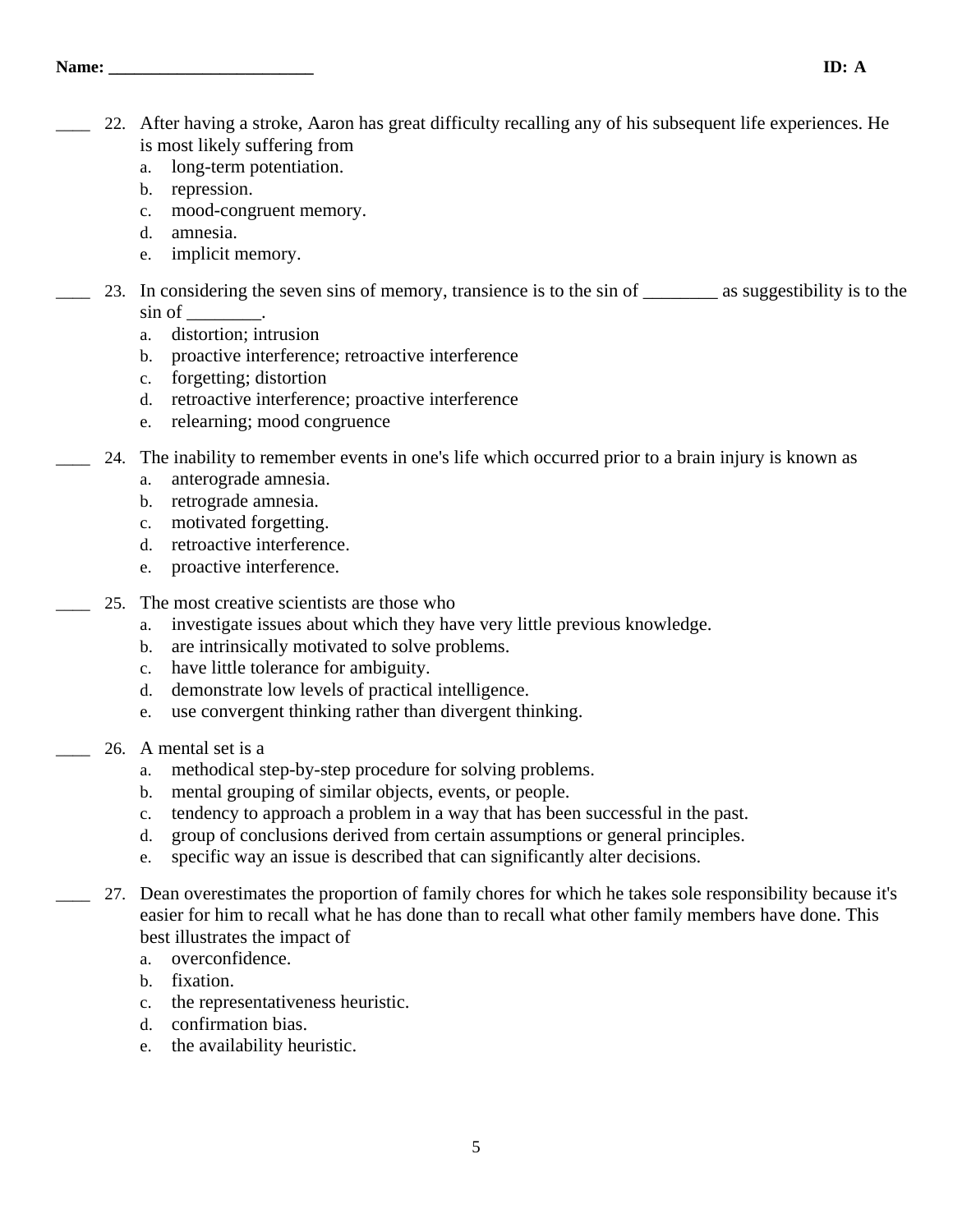\_\_\_\_ 28. When Fred pronounced the words "this" and "that," he noticed that they share a common

- a. prototype.
- b. phenotype.
- c. morpheme.
- d. algorithm.
- e. phoneme.

\_\_\_\_ 29. Contemporary psychologists are most likely to criticize Whorf's linguistic determinism hypothesis for

- a. overestimating the impact of thinking on language.
- b. overestimating the extent to which thinking occurs without language.
- c. underestimating the impact of language on thinking.
- d. underestimating the extent to which thinking occurs without language.
- e. underestimating how much language use changes over our lifetime.
- \_\_\_\_ 30. Women's sexual receptivity differs from that of nonhuman female mammals in being more responsive to \_\_\_\_\_\_\_\_ levels than to estrogen levels.
	- a. glucose
	- b. orexin
	- c. PYY
	- d. testosterone
	- e. insulin
- \_\_\_\_ 31. People who spend time on social networking sites focused on their own desires and needs may be more likely to be viewed as
	- a. having low self-esteem.
	- b. a low need for affiliation.
	- c. being part of a collectivist culture.
	- d. narcissistic.
	- e. pessimistic.
- 32. The two-factor theory of emotion was proposed by
	- a. Walter Cannon and Philip Bard.
	- b. Robert Zajonc and Richard Lazarus.
	- c. William James and Carl Lange.
	- d. Stanley Schachter and Jerome Singer.
	- e. John B. Watson and B. F. Skinner.
	- \_\_\_\_ 33. If Ellen wants to know if her mother is angry at her, she should focus on looking at her
		- a. mouth.
		- b. eyebrows.
		- c. eyes.
		- d. cheeks.
		- e. entire face.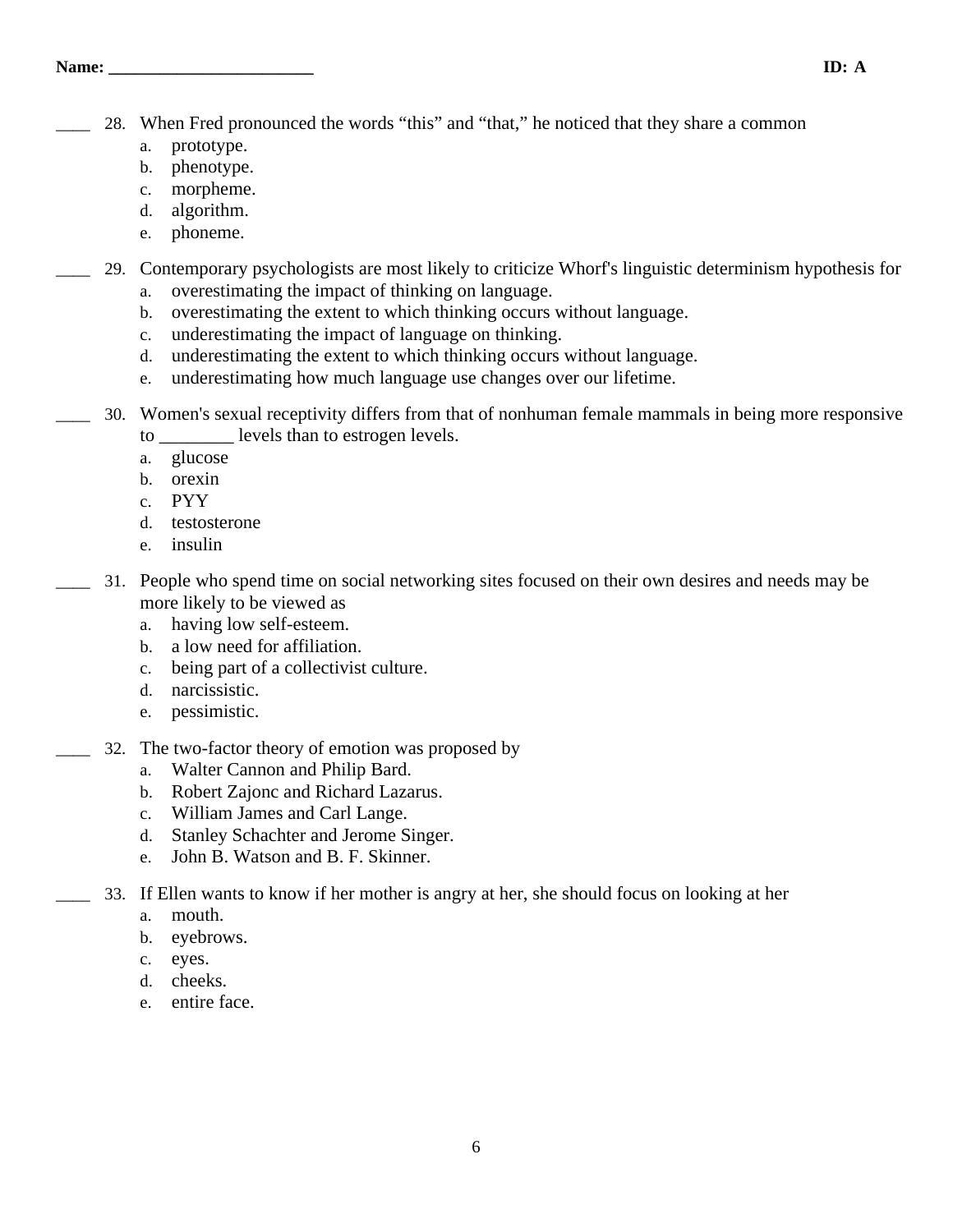## **Name: \_\_\_\_\_\_\_\_\_\_\_\_\_\_\_\_\_\_\_\_\_\_\_\_ ID: A**

- \_\_\_\_ 34. Newborn infants typically prefer their mother's voice over their father's voice because
	- a. their rooting reflex is naturally triggered by higher-pitched sounds.
	- b. they rapidly habituate to lower-pitched male voices.
	- c. they become familiar with their mother's voice before they are born.
	- d. they form an emotional attachment to their mother during breast-feeding.
	- e. they have difficulty hearing lower-pitched voices during the first few days after birth.
- 35. According to Piaget, assimilation involves
	- a. the absorption of nutrients into the body for growth and development.
	- b. training children to behave in a socially acceptable manner.
	- c. interpreting new experiences in terms of one's current understanding.
	- d. altering existing schemas in order to incorporate new information.
	- e. resolving social dilemmas in productive ways.
- \_\_\_\_ 36. Three-year-old Zara calls all four-legged animals "kitties." Her tendency to fit all four-legged animals into her existing conception of a kitten illustrates the process of
	- a. conservation.
	- b. assimilation.
	- c. accommodation.
	- d. egocentrism.
	- e. habituation.

\_\_\_\_ 37. Unlike ducklings, children do not imprint. Their fondness for certain people, however, is fostered by

- a. conservation.
- b. egocentrism.
- c. mere exposure.
- d. infantile amnesia.
- e. a critical period.
- \_\_\_\_ 38. Some mothers feed their infants when they show signs of hunger, whereas others fail to respond predictably to their infants' demands for food. These different maternal feeding practices are most likely to contribute to differences in infant
	- a. habituation.
	- b. attachment.
	- c. conservation.
	- d. maturation.
	- e. egocentrism.
- 39. A baby girl receives  $a(n)$ 
	- a. Y chromosome from her father.
	- b. Y chromosome from her mother.
	- c. Y chromosome from her father and mother.
	- d. X chromosome from her father and mother.
	- e. partial components of both the Y and X chromosomes from both parents.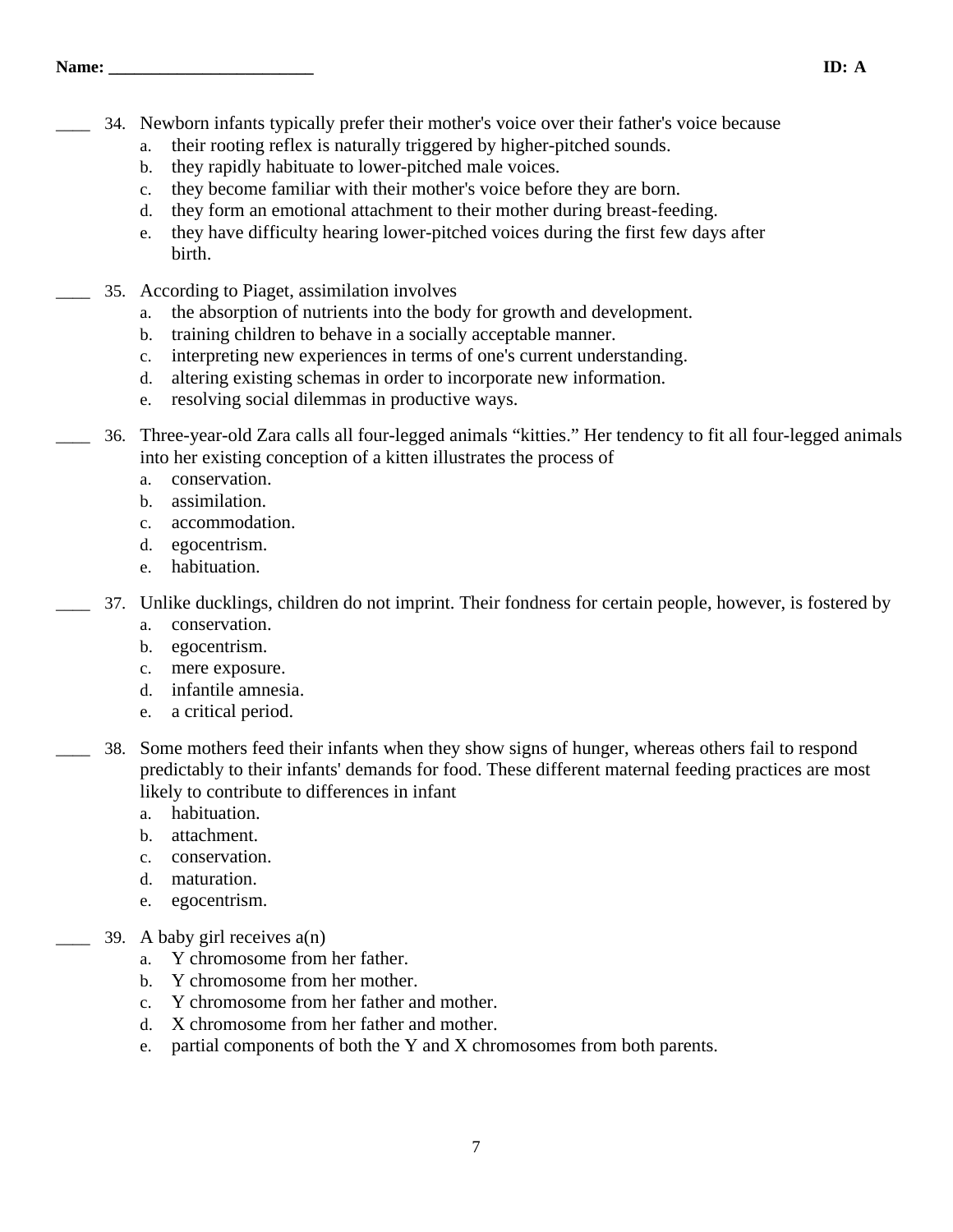- \_\_\_\_ 40. Research on the environmental conditions that influence sexual orientation indicates that
	- a. homosexuals are more likely than heterosexuals to have been sexually abused during childhood.
	- b. homosexuals are more likely than heterosexuals to have been overprotected by their mothers.
	- c. homosexuals are more likely than heterosexuals to have been raised in a father-absent home.
	- d. homosexuals are more likely than heterosexuals to have been exposed to a gay or lesbian schoolteacher.
	- e. the reported backgrounds of homosexuals and heterosexuals are similar.
- \_\_\_\_ 41. After living together for a year, Sylvia and Yefim have decided to marry. Research on premarital cohabitation most strongly suggests that
	- a. they have more positive attitudes toward the institution of marriage than the average couple.
	- b. their marriage will have a higher-than-average probability of being successful.
	- c. most of their college friends and acquaintances have viewed their cohabitation negatively.
	- d. their marriage will have a higher-than-average probability of ending in divorce.
	- e. they have a higher than average chance of remaining married due to shared self-concepts.
- \_\_\_\_ 42. Kathryn and Rafael's third and last child is leaving home for college next year. Their empty nest is likely to be  $a(n)$  place.
	- a. depressed
	- b. happy
	- c. anxious
	- d. boring
	- e. stressful
- \_\_\_\_ 43. Research on people's feelings of satisfaction with their lives indicates that
	- a. adolescents report being slightly happier than people over 65 years of age.
	- b. people over 65 years of age report being slightly happier than adolescents.
	- c. middle-aged adults report being slightly happier than both adolescents and people over 65 years of age.
	- d. young and older adults report being slightly happier than middle-aged adults.
	- e. young adults report greater mood swings, alternating between happiness and depression.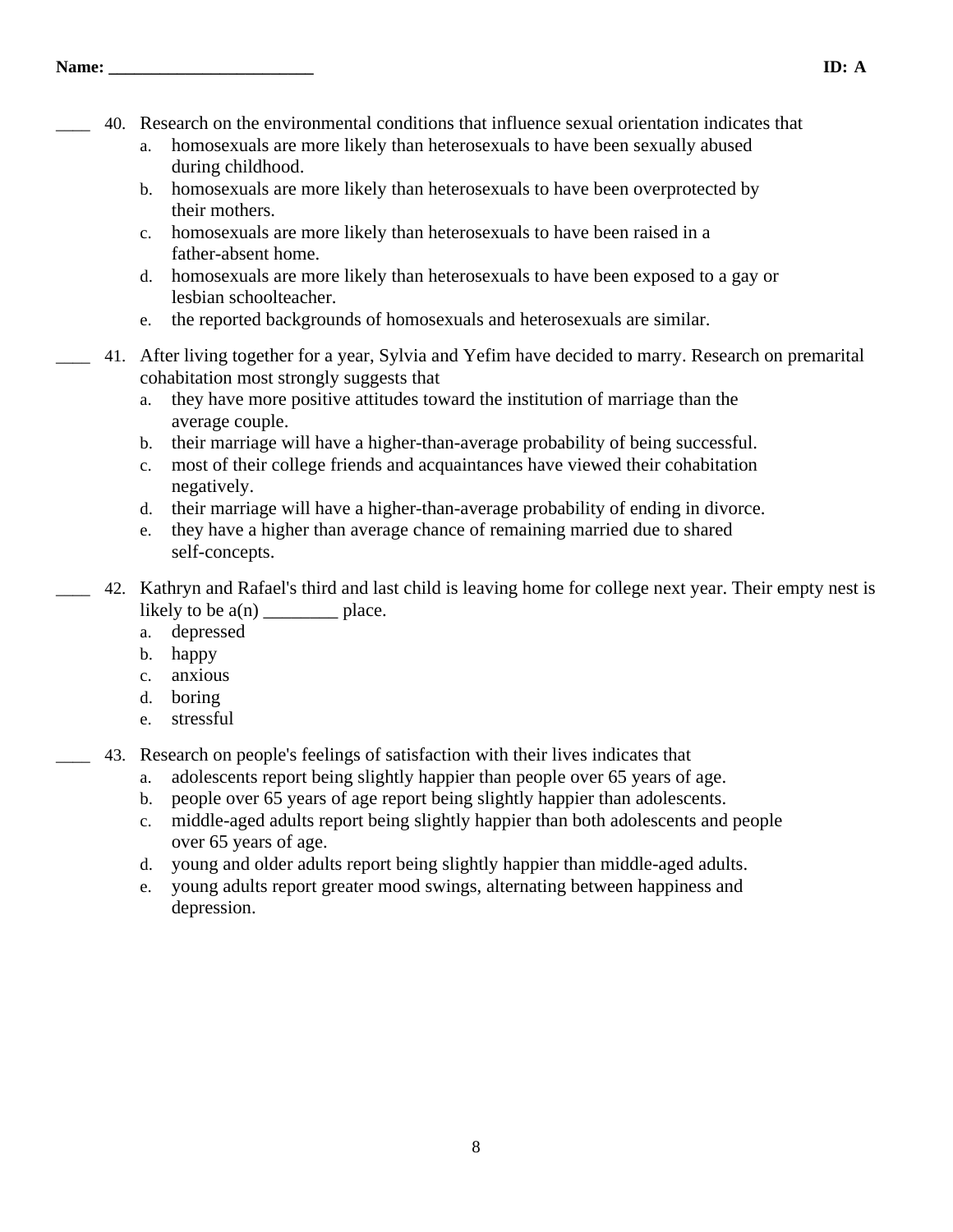- \_\_\_\_ 44. Dr. Zytowics wants to assess the extent to which a client is suffering from depression, social withdrawal, and other symptoms of an emotional disorder. Which personality inventory would be most helpful for this purpose?
	- a. MMPI
	- b. Rorschach
	- c. TAT
	- d. Myers-Briggs Type Indicator
	- e. locus of control test
	- \_\_\_\_ 45. The sort of problem solving that demonstrates "school smarts" is what researchers have historically assessed in their tests of
		- a. inductive reasoning.
		- b. intelligence.
		- c. content validity.
		- d. neural plasticity.
		- e. factor analysis.
- \_\_\_\_ 46. It would be most difficult to use \_\_\_\_\_\_\_\_ to explain why anorexia nervosa occurs mostly in Western cultures.
	- a. the learning perspective
	- b. the medical model
	- c. the social-cognitive perspective
	- d. a biopsychosocial approach
	- e. psychoanalytic theory
- \_\_\_\_ 47. Cecil is preoccupied with thoughts of jumping out the window of his tenth-floor apartment. To reduce his anxiety, he frequently counts his heartbeats aloud. Cecil would most likely be diagnosed as experiencing a(n)
	- a. panic disorder.
	- b. bipolar disorder.
	- c. generalized anxiety disorder.
	- d. obsessive-compulsive disorder.
	- e. phobia.
- \_\_\_\_ 48. Rachel is convinced that her occasional headaches are caused by a malignant brain tumor. Although several physicians have assured her that she has no serious physical problem, Rachel continues to seek medical attention for a brain tumor. Her behavior provides an example of
	- a. dissociative disorder.
	- b. generalized anxiety disorder.
	- c. illness anxiety disorder.
	- d. obsessive-compulsive disorder.
	- e. personality disorder.